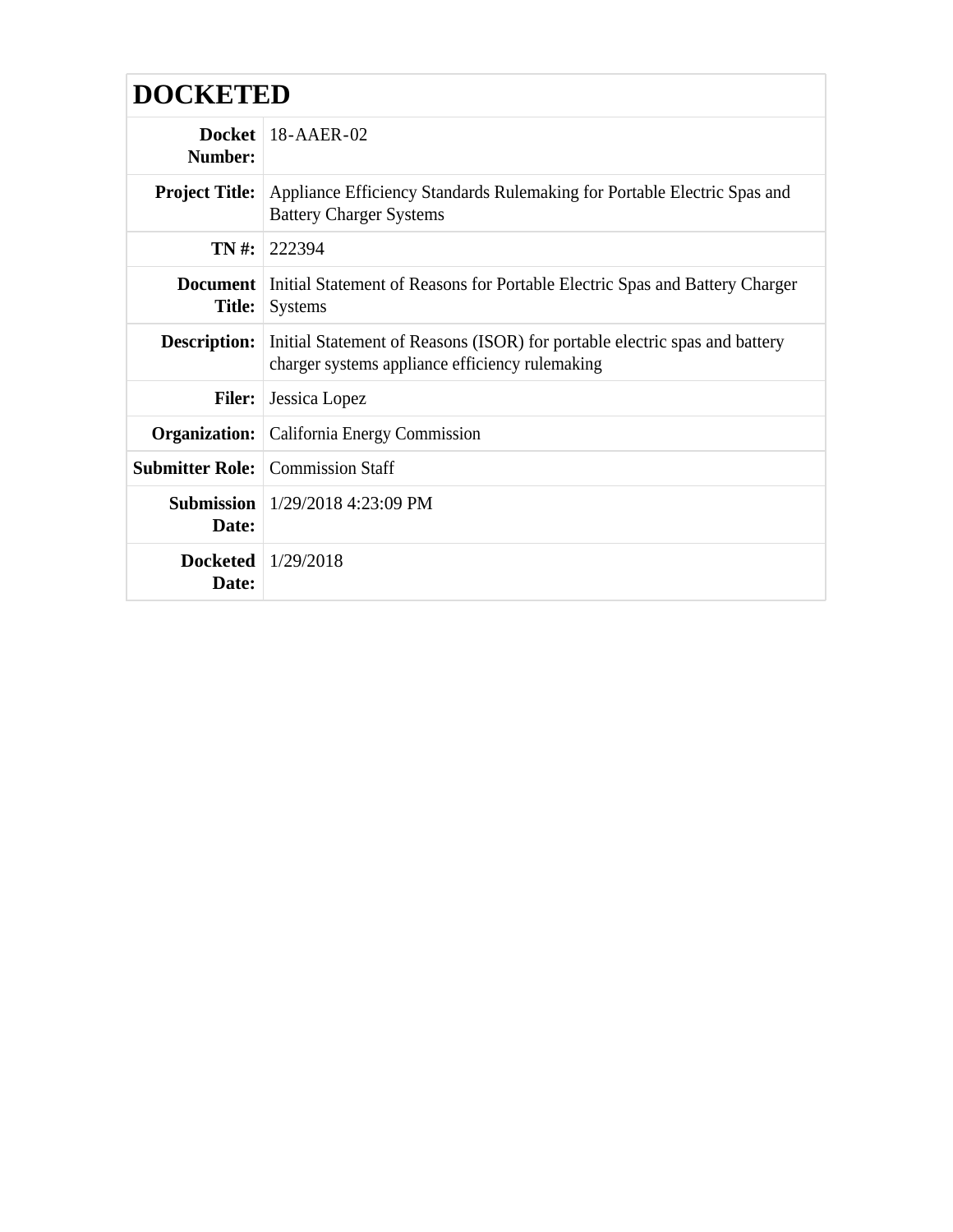## **INITIAL STATEMENT OF REASONS**

Portable Electric Spas and Battery Charger Systems Appliance Efficiency Rulemaking

#### California Energy Commission Docket No. 18-AAER-02

# **I. STATEMENT OF SPECIFIC PURPOSE AND RATIONALE - Government Code §11346.2(b)(1)**

#### **INTRODUCTION**

The California Energy Commission (Energy Commission) is required to reduce the inefficient consumption of energy by prescribing efficiency standards and other cost-effective measures for appliances that require a significant amount of energy to operate on a statewide basis. (Public Resources Code section 25402(c)) One of the ways the Commission satisfies this requirement is through the Appliance Efficiency Regulations (California Code of Regulations, title 20, sections 1601-1609), which contain definitions, test procedures, efficiency standards, marking, and certification requirements for state- and federally-regulated appliances. Further, the regulations require that appliance manufacturers certify to the Commission that their products meet all applicable state and federal appliance efficiency regulations before their products can be included in the Commission's database of appliances approved to be sold or offered for sale within California.

In determining cost-effectiveness, the Energy Commission considers the value of the water or energy saved, the effect on product efficacy for the consumer, and the life-cycle cost to the consumer of complying with the standard. The Commission also considers other relevant factors including, but not limited to, the effect on housing costs, the total statewide costs and benefits of the standard over the lifetime of the standard, the economic effect on California businesses, and alternative approaches and the associated costs.

Appliance energy efficiency is identified as a key to achieving the greenhouse gas (GHG) emission reduction goals of Assembly Bill 32 (Núñez, Chapter 488, Statutes of 2006), as well as the recommendations contained in the California Air Resources Board's Climate Change Scoping Plan and Updates. Energy efficiency regulations are also identified as key components in reducing electrical energy consumption in the Energy Commission's 2013 Integrated Energy Policy Report and the California Public Utilities Commission's 2011 update to its Energy Efficiency Strategic Plan. Finally, Governor Brown identified reduced energy consumption through efficiency standards as a key strategy for achieving his 2030 GHG reduction goals, which was codified in Senate Bill 350 (Stats. 2015, ch. 547), which requires the state's utilities to achieve a cumulative doubling of energy efficiency savings by 2030.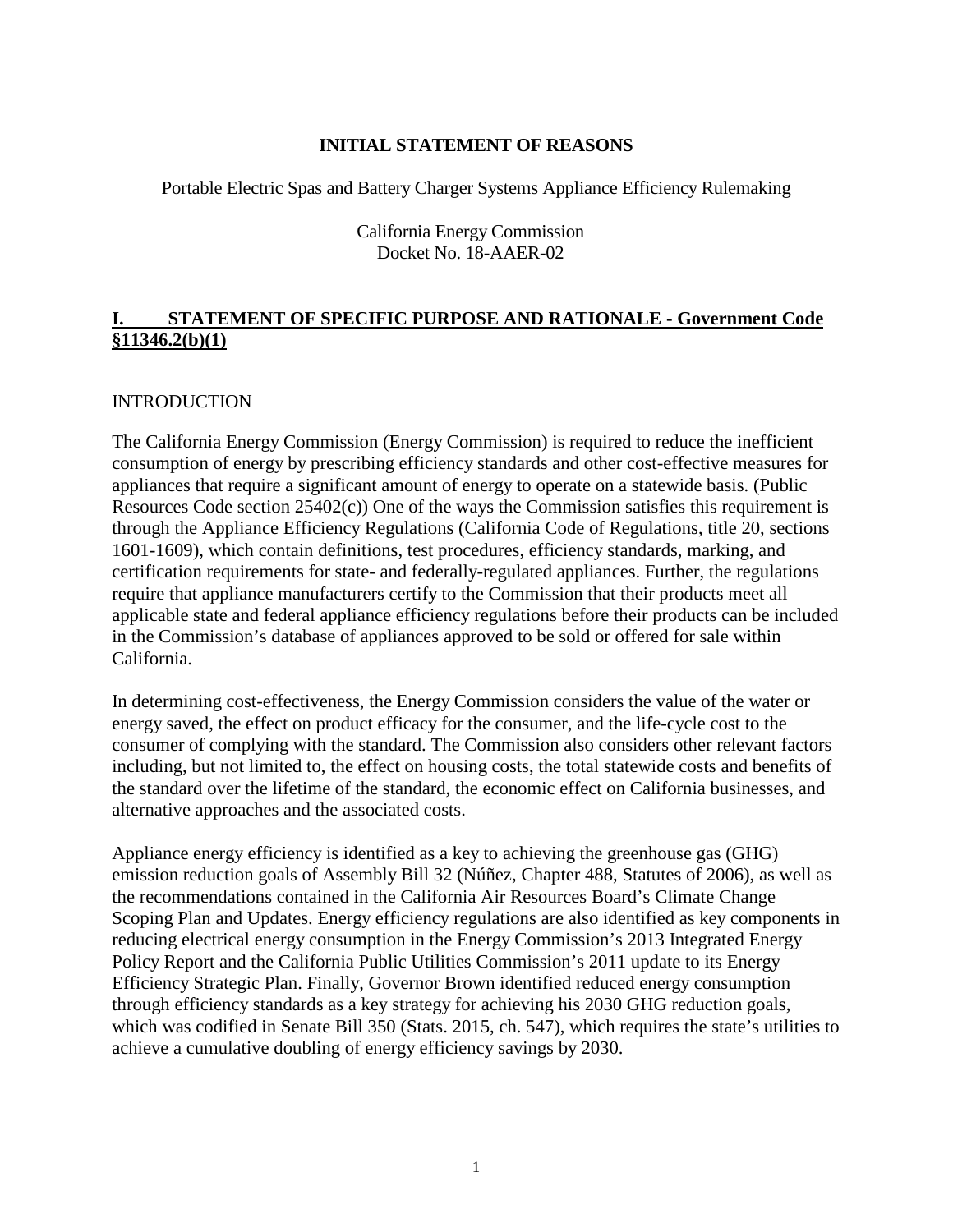In December 2004, the Energy Commission adopted appliance efficiency regulations for portable electric spas. Portable electric spas are factory-built, free-standing electric spas or hot tub units that can be rigid, flexible, or inflatable. They are characterized as above-ground units that are electrically heated and not permanently installed in the ground or attached to a pool. They are supplied with pumps, heaters, and jets for heating, circulation, filtration, and maintenance, all of which result in significant energy consumption statewide. The regulations provide that portable electric spas manufactured on or after January 1, 2006 and sold or offered for sale in California must comply with testing, efficiency, marking, and certification requirements in the Appliance Efficiency Regulations. The efficiency regulations focus on reducing the energy consumption of portable electric spas by setting a maximum standby power limit as a function of volume.

The current regulation prohibits the sale or offer for sale of inflatables spas, since inflatable spas are unable to meet the minimum standby power limit. The regulations also specify a uniform test procedure for all portable electric spas. The proposed regulations would update the performance standard to align with the efficiency of portable electric spas currently in the market, create a separate standard for inflatable spas to encourage the design and development of more efficient inflatable spas, update the test procedure to accommodate exercise spas that operate below 100°F, clarify the test procedure and certification requirements for combination spas, and add a labeling requirement to help consumers make informed choices.

In August 2012, the Energy Commission adopted efficiency regulations for battery charger systems. As part of these efficiency regulations, the Commission required manufacturers to mark compliant battery chargers with a "BC" in a circle, allowing for a quick check as to whether a battery charger complied with the standards or not. In addition, battery charger manufacturers are required to certify products to the Commission's appliance efficiency database. This provides another means to check compliance by comparing the model number of the product with the model number in the database.

In June 2016, the U.S. Department of Energy established energy efficiency standards for many of the battery chargers subject to California's standards. Those federal standards will take effect on June 13, 2018 and preempt California's efficiency standards. The U.S. Department of Energy requires certification of battery chargers meeting the efficiency standards, but does not require the "BC" mark to demonstrate compliance. The proposed regulations would harmonize with the U.S. Department of Energy's approach by removing the "BC" mark for federally regulated battery chargers.

#### PROBLEM STATEMENT

#### *Portable Electric Spas*

The Energy Commission seeks to reduce the energy consumption of inefficient portable electric spas. By tailoring the regulations to the various types of portable electric spas, the Commission hopes to ensure the accuracy of the data certifications. The proposal also looks to improve consumer and seller knowledge of the factors affecting the energy consumption of portable electric spas.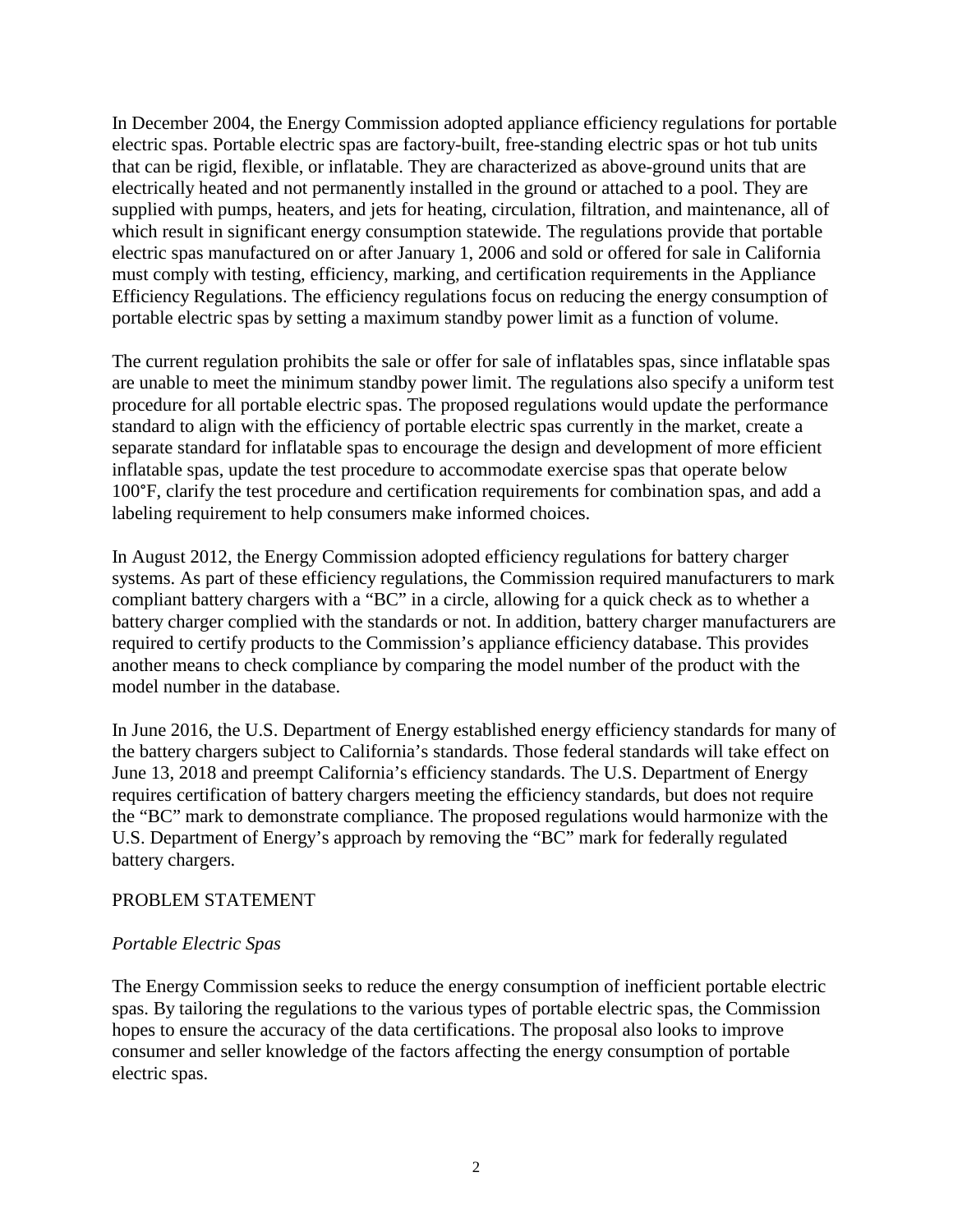The data in the Energy Commission's appliance efficiency database indicate manufacturers have improved the efficiency of portable electric spas. The proposed regulations will update the performance standard to align with the efficiency of the portable electric spa market and ensure continued development of more efficient portable electric spas.

Since the adoption of the original regulations the inflatable spa industry has grown, creating a new product class. Inflatable spas are intended mostly for recreational use and provide the user with a comforting warm-water massage by electrically heating and aerating the water. Unlike the other types of portable electric spas, inflatable spas are used less, have a shorter design life, and are designed and constructed differently. Inflatable spas are operated seasonally, have a 3-year design life, and are constructed with a collapsible structure, which is filled with air to form the body of the spa. Although the regulations do not explicitly state that inflatable spas or any specific type of portable electric spa are within the scope, inflatable spas meet the broad definition of portable electric spas and are therefore within the scope of the regulations. However, inflatable spas were not explicitly addressed or considered in the original 2004 rulemaking proceeding. The proposed regulations clarify inflatable spas are a type of portable electric spa and are subject to a different performance standard due to their operational usage and design.

Under the current test procedure, all portable electric spas are tested under the same conditions. The test procedure indicates the water temperature shall be  $102^{\circ}F$ ,  $\pm 2^{\circ}F$  for the duration of the test. Some exercise spas are incapable of operating at the minimum water temperature testing conditions. Exercise spas are intended mainly for health and fitness, such as swimming in place, aquatic exercising, and hydrotherapy. The water temperature for such uses range from 78°F to 95°F. The current testing conditions prevent manufacturers of exercise spas that operate below 100°F to follow the required test procedure, which restricts manufacturers from certifying their products to the Energy Commission. This testing condition unintentionally prohibits exercise spas that operate a lower water temperature to be sold or offered for sale in California. The proposed regulations will allow exercise spas with a maximum water temperature below 100°F to be tested at lower water temperature for the duration of test.

In addition, the test procedure and the certification requirements are not tailored to combination spas, creating some confusion for the manufacturers. Combination spas are designed to have separate distinct reservoirs capable of heating each reservoir to a different temperature. One of the reservoirs, or spa portions, is an exercise spa while the other is a standard spa. Because of the two different temperatures and spa types that make up a combination spa, it is important to separately characterize the energy consumption characteristics of each spa portion. The proposed regulations clarify that each spa portion shall be powered on simultaneously for the duration test and require manufacturers to submit data for each.

Lastly, data in the appliance efficiency database shows that units with the same volume capacity have very different standby power energy consumption values. This wide range of standby power consumption is affected by factors such as the spa cover, construction materials, and design of the unit. Consumers may be unaware that a wide range exists and must rely on the information given by the seller and manufacturer. The proposed regulations will require manufacturers to affix a label to portable electric spas indicating the standby power resulting from the test, the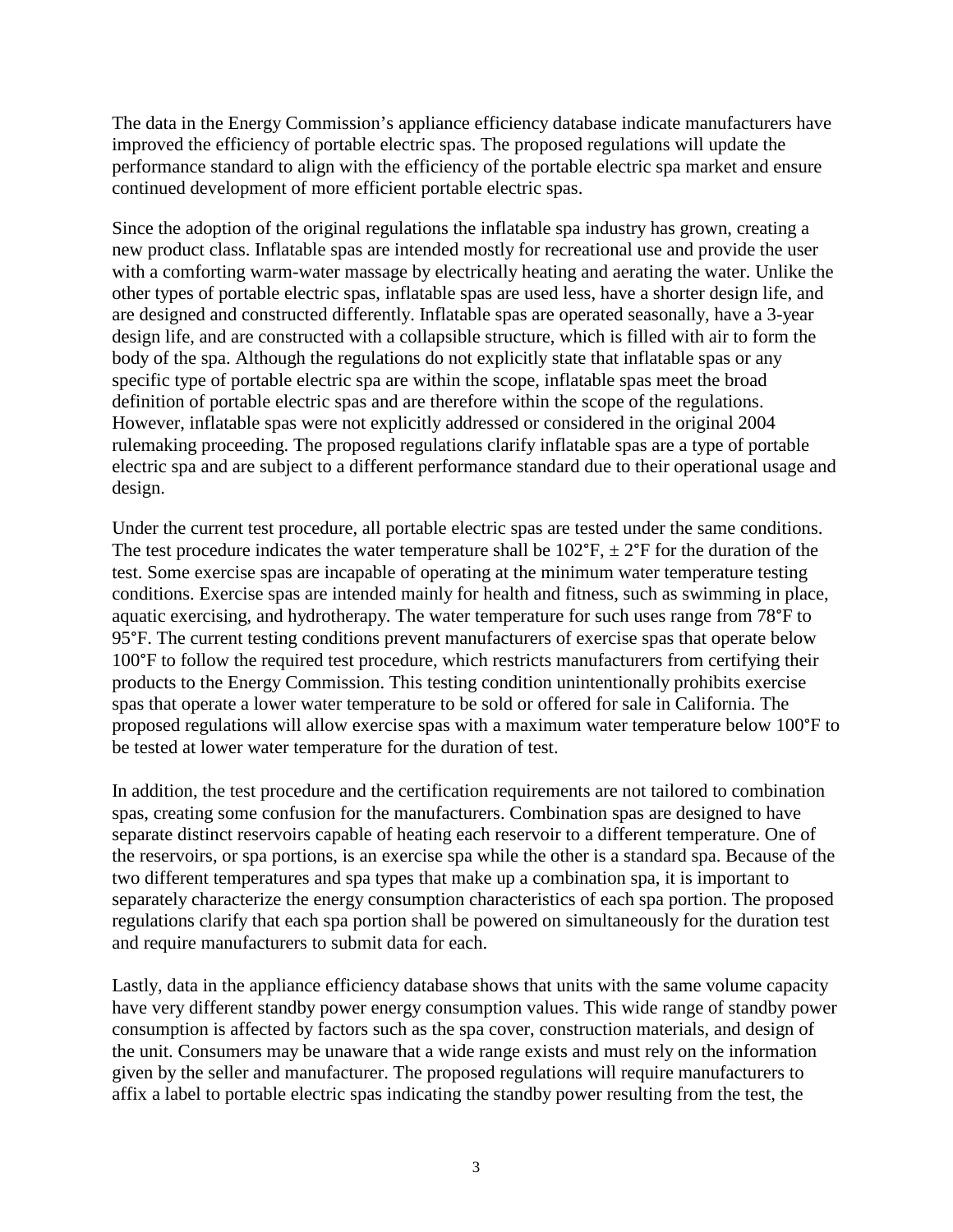maximum allowable standby power, an estimate of the annual energy consumption, the spa cover used during testing, and other specifications about the portable electric spa. This will allow consumers to choose a spa based on its efficiency characteristics, and to compare the efficiencies of different spas.

# *Battery Chargers*

The Energy Commission seeks to align the state's marking requirement for battery chargers with federal regulations, which do not include a marking requirement. If left unaddressed, manufacturers would either have to make a product specifically marked for sale in California or all products sold nationwide would have to have a mark, even though the requirement only applies in California. Either approach would potentially increase the costs of complying with the regulations. The proposed regulations address this problem by removing the marking requirement for federally regulated battery chargers.

## **BENEFITS**

## *Portable Electric Spas*

In general, the proposed regulations will benefit individuals and businesses in California by reducing the energy needed to run the targeted appliances. Any initial increase in purchase price will be offset by reduced operational costs. The proposed regulations will lead to more affordable and efficient inflatable spas. Consumers can benefit from having a label affixed to the unit to educate them of the energy consumption, which can lead to energy savings. The regulations will benefit manufacturers of exercise spas that are operated below 100°F and inflatable spas because they will be able to certify their products to the Energy Commission, and allow them to be sold or offered for sale in California. In addition, manufacturers of combination spas will be able to certify their products more accurately.

The proposed standards will lead to improved environmental quality in California. Saved energy translates to less pressure on the limited energy resources, land, and water use associated with power plants. Lower electricity consumption also results in reduced greenhouse gas and criteria pollutant emissions, primarily from lower generation in hydrocarbon-burning power plants, such as natural gas power plants.

#### *Battery Chargers*

The benefit from the proposed battery charger regulations is to help reduce manufacturers' cost of compliance. By harmonizing state and federal regulations, manufacturers will eliminate the need to have uniquely marked products for California, without reducing the ability to check compliance through the model numbers certified to both the state and federal appliance databases.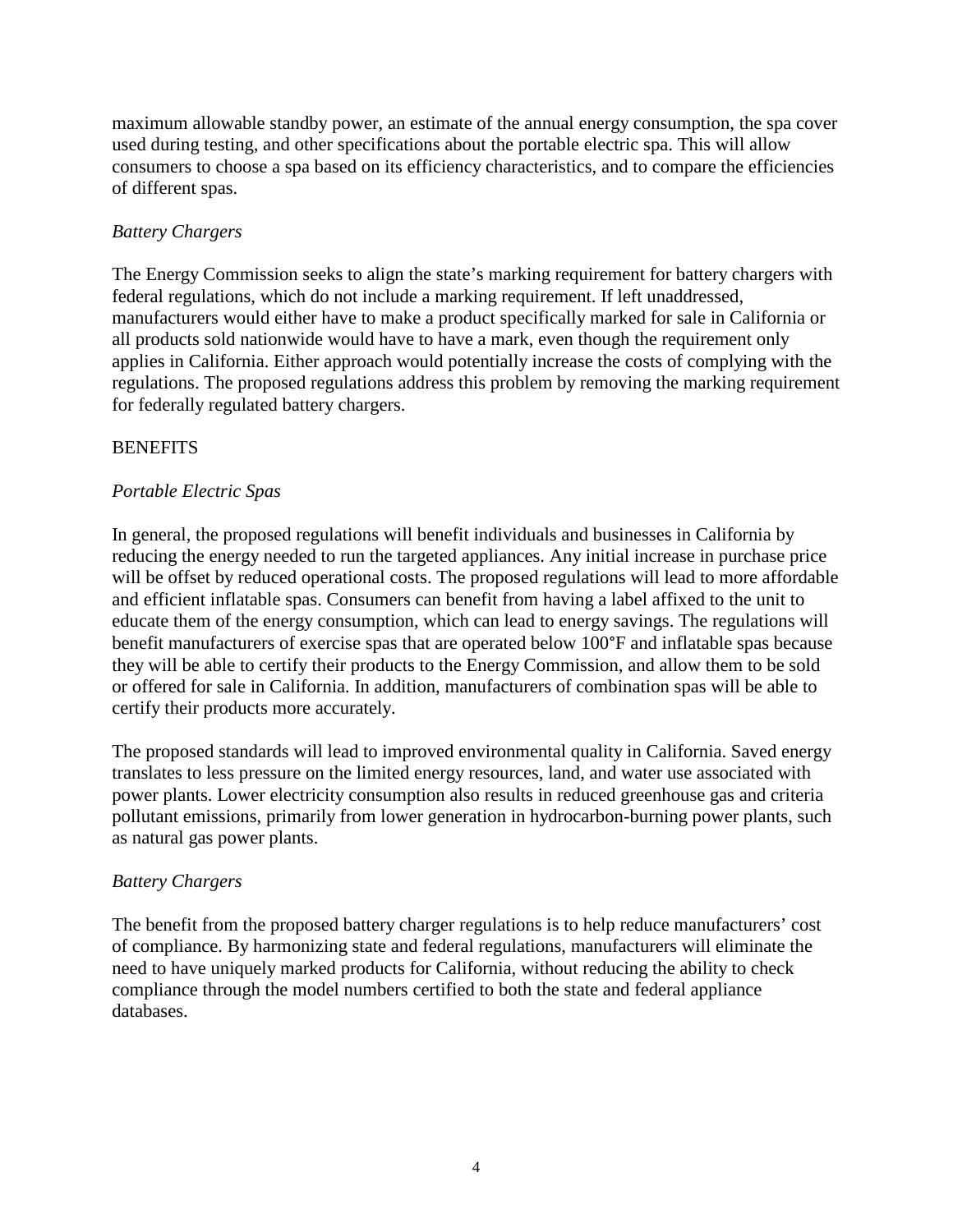## PURPOSE AND NECESSITY

## **1602 Definitions**

## **Subdivision (g)**

#### *Combination spa*

Purpose: To define the term combination spa and to distinguish it from the other types of portable electric spas.

Necessity: This definition is necessary to implement the new performance standard for combination spas. The definition also supports the test procedure requirements, labeling requirements, certification requirements, and ensures clarity within the regulations.

#### *Exercise spa*

Purpose: To define the term exercise spa and to distinguish it from the other types of portable electric spas.

Necessity: This definition is necessary to implement the new performance standard for exercise spas. The definition also supports the test procedure requirements, labeling requirements, certification requirements, and ensures clarity within the regulations.

#### *Exercise spa portion*

Purpose: To define the term exercise spa portion and to distinguish it from the other spa portion within a combination spa.

Necessity: This definition is necessary to implement the new performance standard for combination spas, which have a requirement for the exercise spa portion. The definition also supports the test procedure requirements, labeling requirements, certification requirements, and ensures clarity within the regulations.

#### *Fill volume*

Purpose: To define the term fill volume, to define the variable in the standby power standard equation, and to correct the procedure for filling a portable electric spa as referenced in the test procedure ANSI/APSP/ICC-14 2014. This definition also takes the place of the term "spa volume."

Necessity: This definition is necessary to establish accurate testing conditions and to determine the maximum allowable standby power limit. The definition also supports the test procedure requirements, labeling requirements, certification requirements, and ensures clarity within the regulations.

#### *Inflatable spa*

Purpose: To define the term inflatable spa and to distinguish it from the other types of portable electric spas.

Necessity: This definition is necessary to implement the new performance standard for inflatable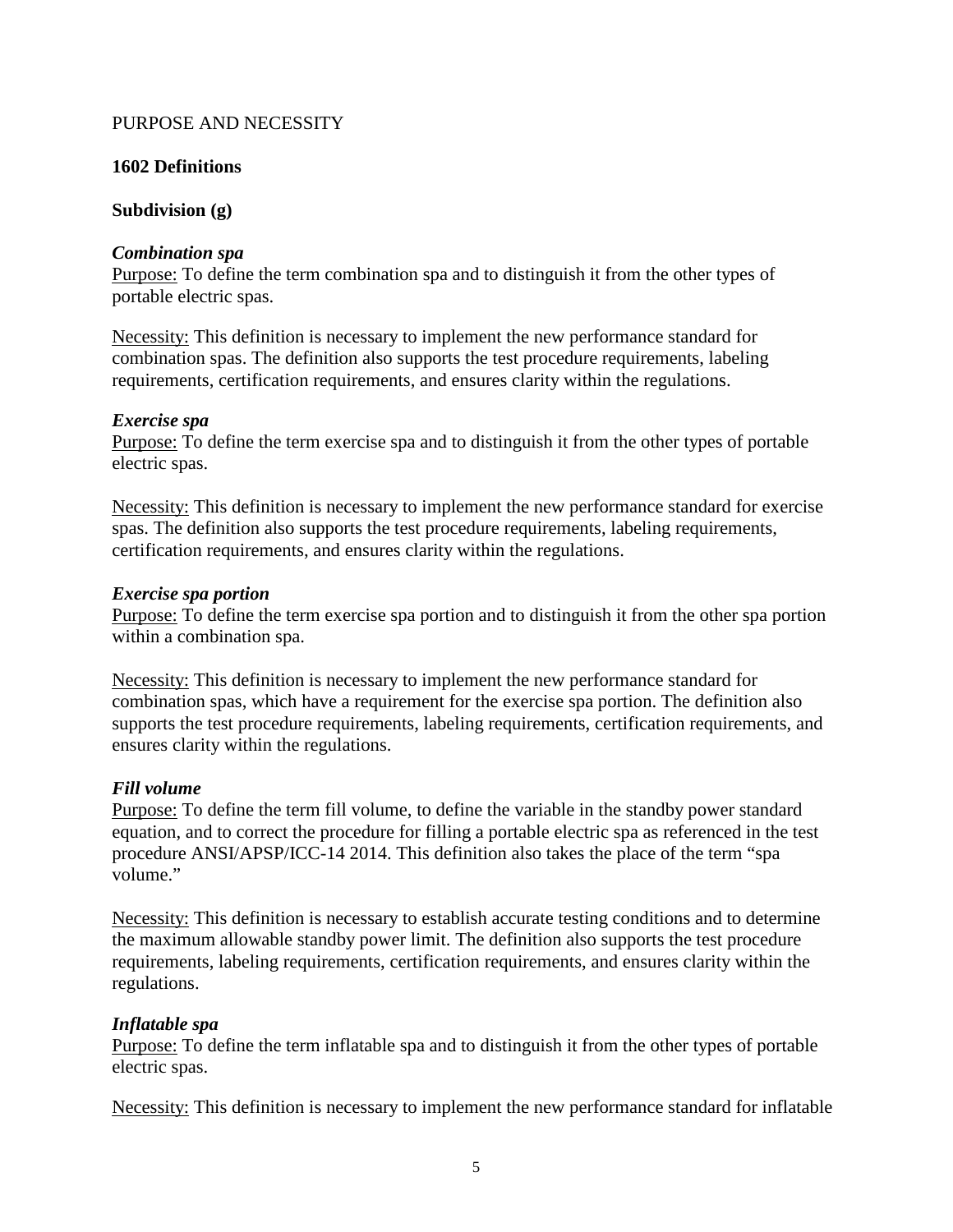spas. The definition also supports the test procedure requirements, labeling requirements, certification requirements, and ensures clarity within the regulations.

### *Portable electric spa*

Purpose: The definition is being amended to cover those products where the equipment for heating and circulating water may be supplied at a time other than at the point of sale.

Necessity: This definition is necessary to ensure portable electric spas with detachable heating and circulating equipment are a covered product. This definition is necessary to implement the new performance standard for inflatable spas, where the heating and circulating equipment are typically sold separately from the remainder of the spa. The definition also ensures clarity within the regulations.

## *Rated capacity*

Purpose: To define the term rated capacity.

Necessity: This definition is necessary to support the labeling requirements and certification requirements, which request information about the rated capacity to allow consumers to make informed decisions about their spas.

## *Rated voltage*

Purpose: To define the term rated voltage.

Necessity: This definition is necessary to support the labeling requirements and certification requirements, which request information about the rated voltage to allow consumers to make informed decisions about their spas.

# *Rated volume*

Purpose: To define the term rated volume and to distinguish it from the term fill volume.

Necessity: This definition is necessary to support the labeling requirements and certification requirements, which request information about the rated voltage to allow consumers to make informed decisions about their spas.

#### *Skimmer*

Purpose: To define the term skimmer.

Necessity: This definition is necessary to implement the procedure for filling portable electric spas, which is based on a point measured from the skimmer, and to support the definition for the term fill volume.

#### *Spa volume*

Purpose: To remove the term and definition for spa volume, and replace it with the new term and definition for fill volume.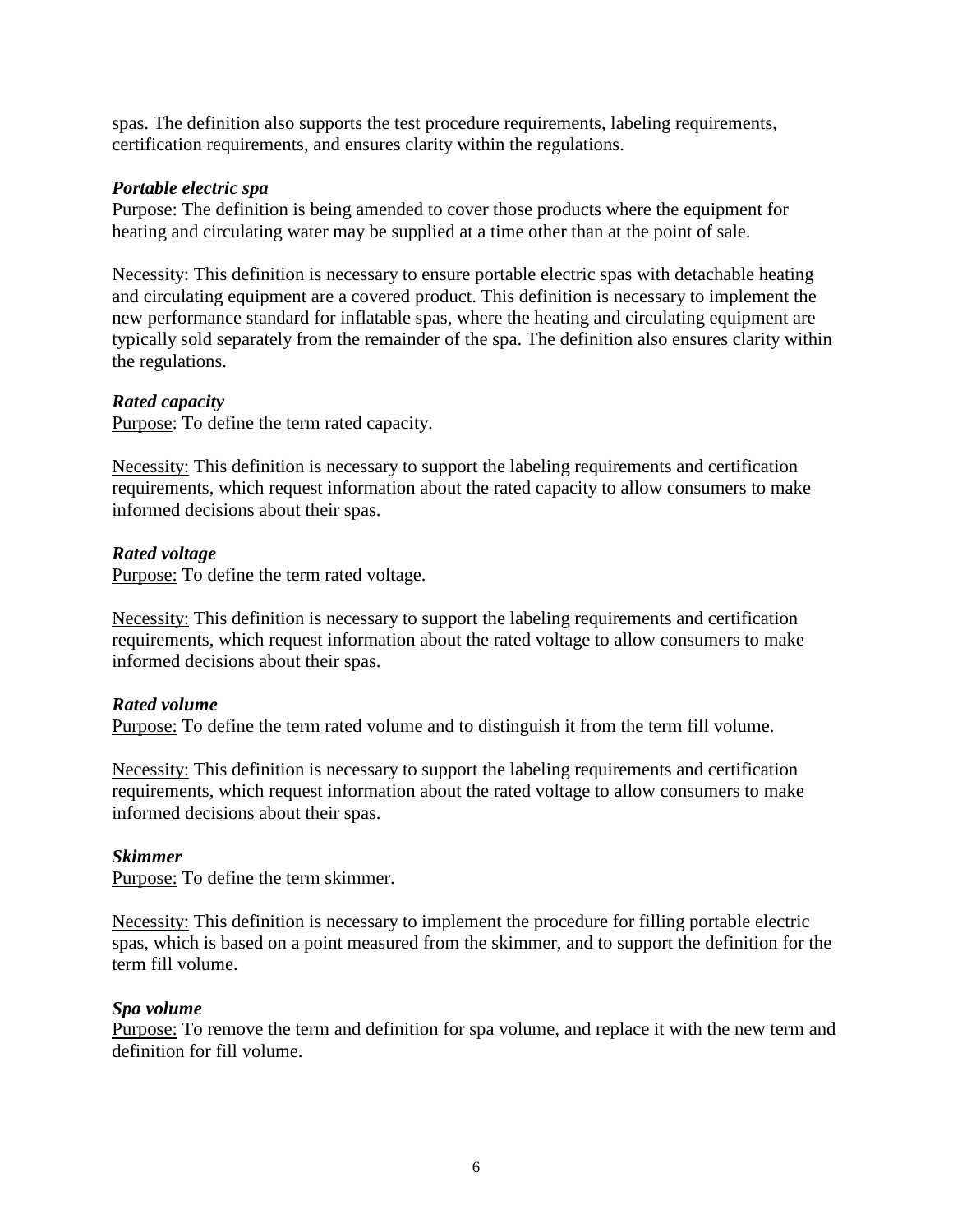Necessity: This amendment is necessary to ensure clarity within the regulations. See "fill volume" for the purpose and necessity of the replacement term.

## *Standard spa*

Purpose: To define the term standard spa and to distinguish it from the other types of portable electric spas.

Necessity: This definition is necessary to implement the new performance standard for standard spas. The definition also supports the test procedure requirements, labeling requirements, certification requirements, and ensures clarity within the regulations.

#### *Standard spa portion*

Purpose: To define standard spa portion for combination spas.

Necessity: This definition is necessary to implement the new performance standard for combination spas, which have separate requirements for the standard spa portion and the exercise spa portion. The definition also supports the test procedure requirements, labeling requirements, certification requirements, and ensures clarity within the regulations.

## *Standby mode*

Purpose: To define the term standby mode and to define the heating cycle in which the efficiency standard is based on.

Necessity: This definition is necessary to implement the new performance standards and the test procedure for portable electric spas, which are based on limiting the standby mode consumption of spas. The definition also supports the labeling requirements and ensures clarity within the regulations.

# **1604, Test Methods for Specific Appliances**

# **Subdivision (g)(2) Test Method for Portable Electric Spas**

Purpose: To limit the existing test procedure to spas manufactured before the effective date of the new standards, to renumber accordingly, and to establish and describe a new test method for portable electric spas manufactured on or after June 1, 2019. This provision also specifies what information must be included in the test lab report.

Necessity: The proposed test procedure is necessary to obtain data required for the label and for certification requirements. Modifications to the referenced test procedure are necessary to correct the procedure for filling a portable electric spa as referenced in the test procedure ANSI/APSP/ICC-14 2014, to differentiate the testing conditions for each type of portable electric spa, to ensure both spa portions in a combination spa are powered on simultaneously, and to ensure the maximum water temperature in standby mode is tested for exercise spas. The proposed test lab report requirements are necessary to verify compliance of the new efficiency standards and labeling requirements. Lastly, the proposed language is necessary to eliminate any ambiguity as to how the subtypes of portable electric spas need to be tested.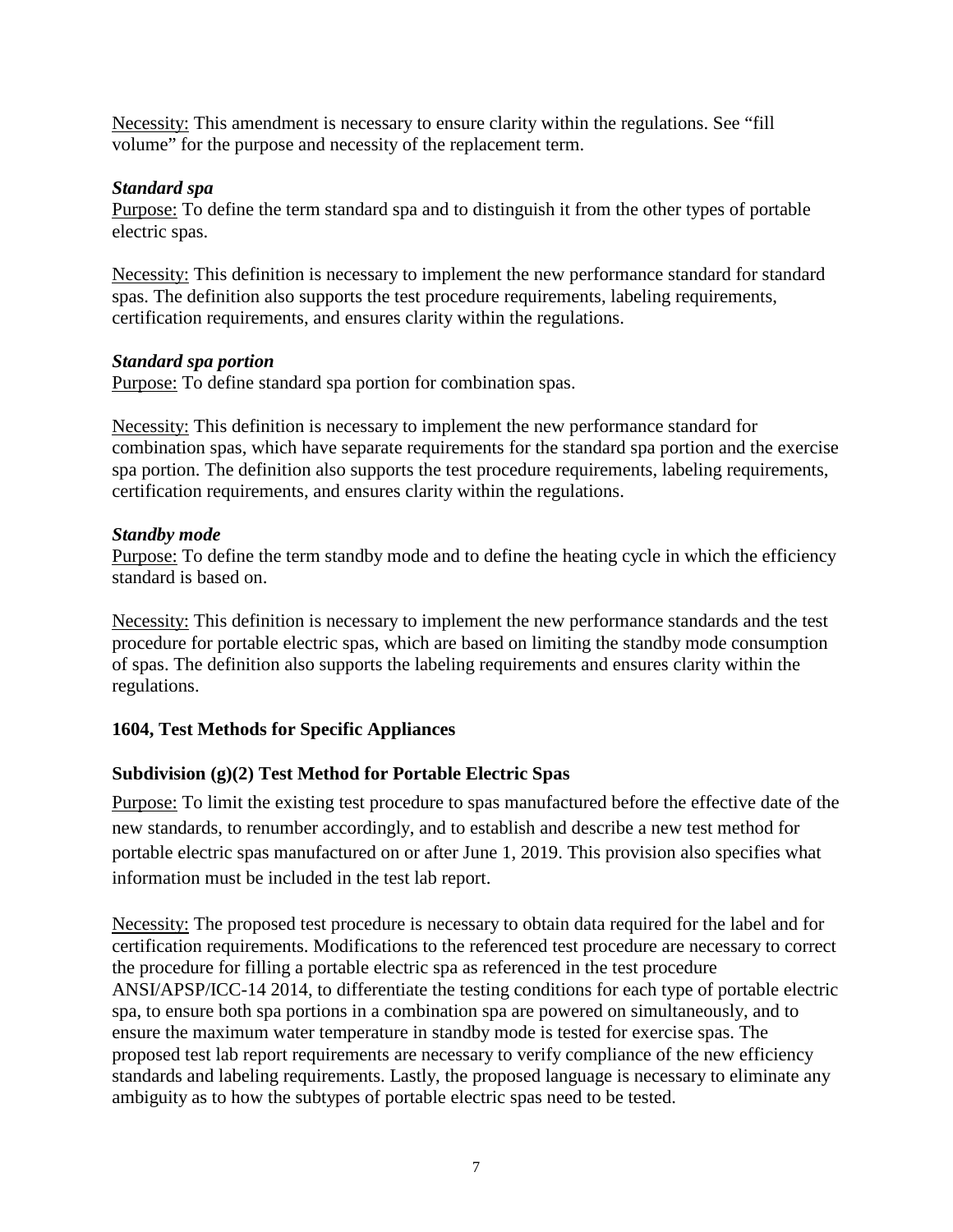The current, uniform test procedure is the result of a collaborative effort dating back to 2005 to develop a method to test the energy use of portable electric spas. This effort included the Association of Pool and Spa Professionals, leading portable spa manufacturers, the Energy Commission, Davis Energy Group, and the California Investor Owned Utilities. The proposed test procedure is derived from the current test method for portable electric spas described in Section 1604 of Title 20, California Code of Regulations, as amended December 3, 2008, and is a result of a continued collaborative effort to improve the test method to accommodate exercise and combination spas. The test procedure ANSI/APSP/ICC-14 2014 addresses combination and exercise spas separately to ensure that the lower temperature for the swim/exercise portion of the spas is reflected in the test results. This is the only established test method available for these appliances.

#### **1605.3 State Standards for Non-Federally Regulated Appliances**

#### **Subdivision (g)(6) Portable electric spas**

Purpose: To establish and describe the new efficiency standards for portable electric spas manufactured on or after June 1, 2019.

Necessity: The proposed language provides clarity as to which normalized standby power calculation is applicable. Pursuant to public resources code section  $25402(c)$ , the Energy Commission has concluded that cost-effective energy efficiency improvements are available for portable electric spas. The proposed language reduces the maximum standby power for standard spas, exercise spas, and combination spas, which is necessary to achieve cost-effective energy savings from these products. The proposed language creates a separate product class of inflatable spas and sets a new standard for that product class. This is necessary to set a cost-effective and technically feasible efficiency level for this product class and allow it to be available for sale in California.

The performance standard for standard, exercise, and combination spas is the result of a collaborative effort with the Codes and Standards Enhancement Team representing the California Investor Owned Utilities, the standard writing committee for ANSI/APSP/ICC-14 2014, leading portable spa manufacturers, and data from the Energy Commission's appliance efficiency database. The proposed standard will tighten the standard on larger spas while providing some relief to smaller spas, a concern that the industry had with the existing standard. The Energy Commission considered making no changes to the current standard and a more stringent standard for portable electric spas. There are no benefits to maintaining the current efficiency standard, but the costs are the lost energy savings (as well as unquantifiable changes in greenhouse gas reductions that will not be avoided through the regulation). Establishing a more stringent energy consumption standard for all portable electric spas would treat all spas equally, providing no relief for smaller spas, would dramatically increase the incremental costs, and would eliminate inflatable spas from the market. Larger spas have more energy-saving opportunities and higher related costs than smaller spas through the design, controls, and insulation. This option may not be cost effective and consumers may accumulate fewer benefits through energy savings due to the higher cost to comply.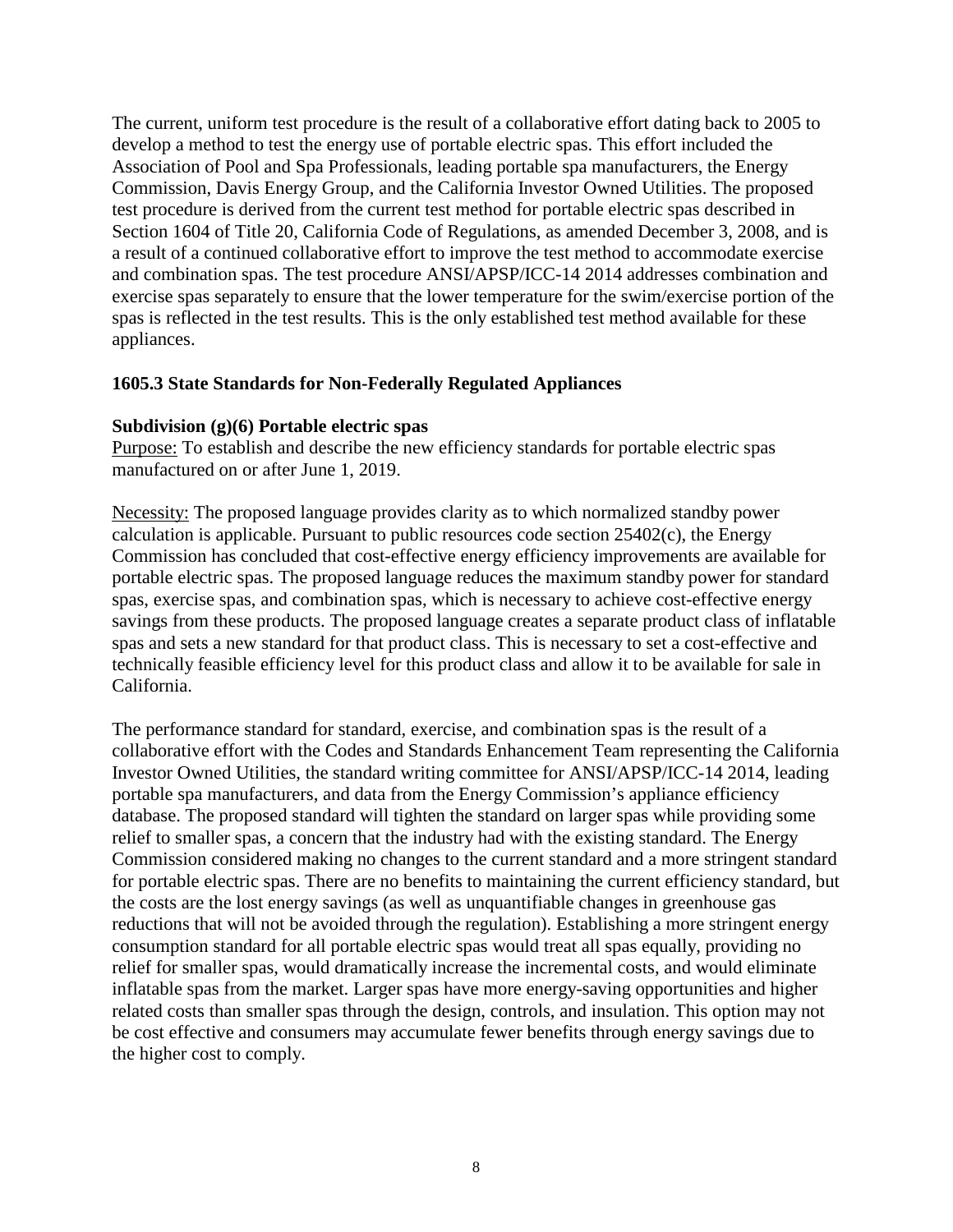The performance standard for inflatable spas is based on a collaborative effort with leading inflatable spa manufacturers and the Energy Commission. The equation of the performance standard aligns with the normalized standby power test results from prototypes the inflatable spa industry has developed. Exempting inflatable spas from an efficiency standard was rejected because it would introduce an inefficient appliance to the market and in doing so increase energy consumption statewide. In this case, since no performance data would be tested and reported during certification, the Energy Commission's ability to pursue any future, potential energy savings opportunities for inflatable spas would be inhibited. A more stringent efficiency standard was rejected because it would continue to eliminate inflatable spas from the market.

# **1606 Filing by Manufacturers; Listing of Appliances in Database, Table X,**

## **Table X, Part G, Portable electric spas**

Purpose: To modify the reporting requirements to collect information necessary to determine what standard applies, what testing conditions apply, and the data yielded from the testing.

Necessity: The changes are necessary to implement and verify the labeling requirements and ensure manufacturers are complying with the efficiency requirements.

#### **Subdivision (a)(4)(A)(5)(i)**

Purpose: To require that portable electric spas manufactured on or after June 1, 2019 are marked with information concerning the spa covers that the spa has been tested with.

Necessity: This change is necessary to ensure that the spa cover, which is an important factor in a spa's efficiency, is sold with the spa and that consumers are made aware that a spa cover is a key component of their system. Additionally, the spa's test results depend to a large extent on the cover itself. In order for the consumer to be assured a spa will have the same energy efficiency as is reported, a spa must be sold with the same cover it was tested with.

#### **1607 Marking of Appliances**

#### **Subdivision (d)(10) Energy performance information for battery charger systems**

Purpose: The purpose of adding "state-regulated" to the marking requirement language is to ensure the requirement only applies to state-regulated battery charger systems. Effectively this removes the marking requirement for federally regulated battery charger systems.

Necessity: This change is necessary to align the state and federal marking requirements for battery charger systems. Federal efficiency standards for battery charger systems take effect for products manufactured on or after June 13, 2018. The federal efficiency standards do not include a marking requirement for these products. Although California is not preempted from requiring the additional mark, removing the marking requirement for federally regulated battery chargers will reduce the costs of compliance. It will not affect California's ability to determine whether battery chargers comply with the applicable federal standards, as such products are still required to certify to both the state and federal appliance databases.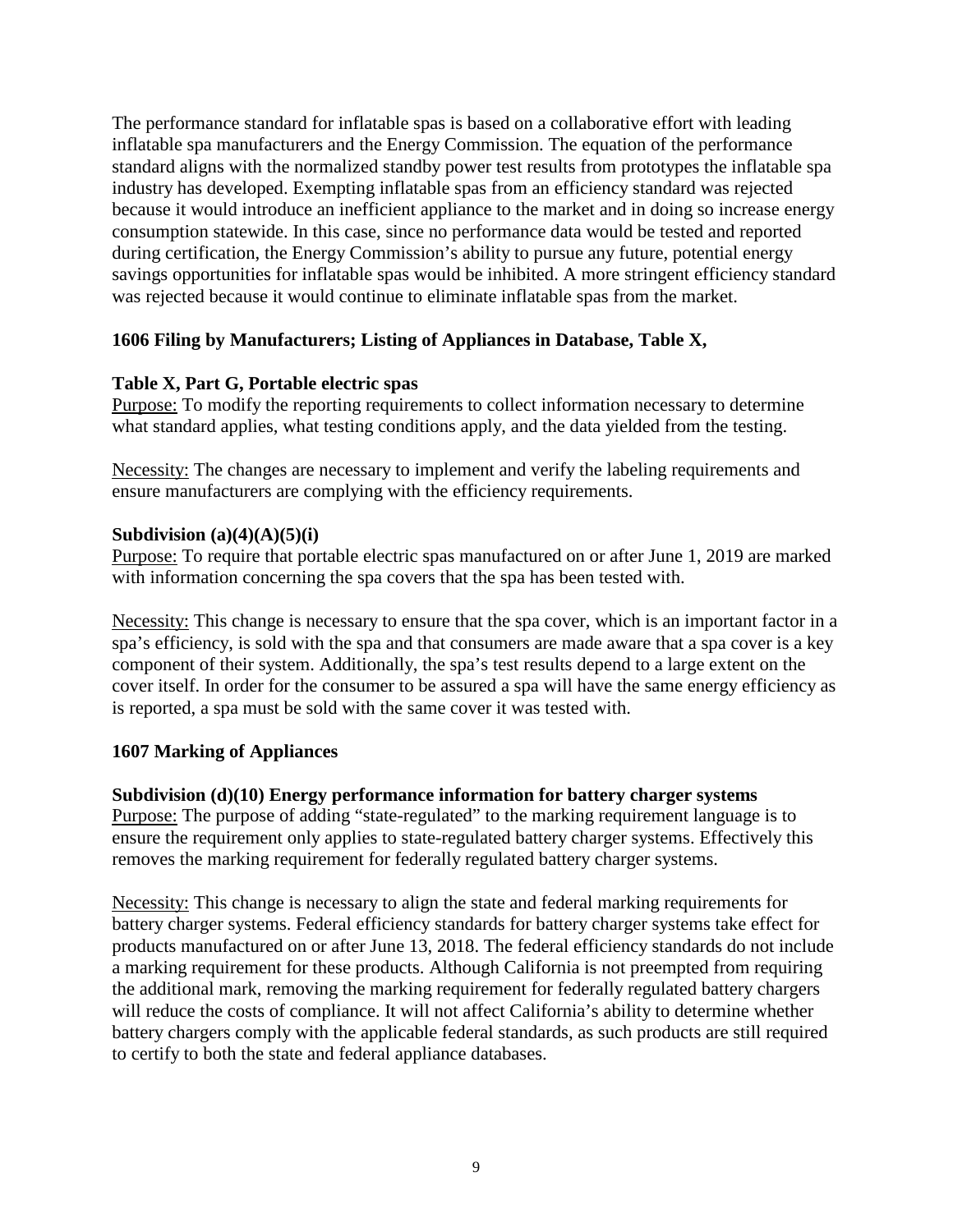### **Subdivision (d)(14) Portable electric spas**

Purpose: Establishes and describes a labeling requirement for all portable electric spas sold in California, including the appearance of the label and what information must be displayed.

Necessity: The proposed language is necessary to provide manufacturers clear direction on how to develop the label and ensures the consumer is the only party that may remove the label. Labels are a key component to appliance energy efficiency standards. They help inform the consumer of the energy performance of various appliances. Each requirement in the label is necessary to ensure consistency between labels, allowing a consumer to quickly and easily compare spas, and to ensure that the spa model they choose is sold with the cover that yielded the efficiency results.

The label design and specifications are derived from section 7 of ANSI/APSP/ICC-14 2014. The label requirement and design is the result of a collaborative effort with the Codes and Standards Enhancement Team, representing the California Investor Owned Utilities, and the standard writing committee for ANSI/APSP/ICC-14 2014. The Energy Commission modified the wording of the label to provide consumers with all the necessary information to estimate the annual energy consumption of a spa, to inform consumers the spa cover used during certification testing is sold with the unit in accordance with section 1608(a)(3) of the California Code of Regulations, to allow consumers to quickly and easily compare spas, and to ensure the label is only removed by the consumer. Thus, modifications to the instructions are necessary. The specifications regarding font, font size, and formatting requirements were chosen to ensure the label is easy to read and compare across products.

# **II. DOCUMENTS AND REPORTS RELIED UPON - Government Code §11346.2(b)(3)**

The Energy Commission has relied upon the following technical, theoretical, or empirical studies, reports, or similar documents in drafting the proposed regulations:

Lopez, Jessica. 2018. *Analysis of Efficiency Standards and Marking for Spas.* California Energy Commission. CEC-400-2018-002.

Lopez, Jessica and Steffensen, Sean. 2017. *Second Revised Analysis of Efficiency Standards for Pool Pumps and Motors, and Spas*. California Energy Commission. CEC-400-2016-002-SD3.

Fischel, Ben and Steffensen, Sean. 2016. *Revised Analysis of Efficiency Standards for Pool Pumps and Motors, and Spas*. California Energy Commission. CEC-400-2016-002-SD2.

Fischel, Ben and Steffensen, Sean. 2016. *Analysis of Efficiency Standards for Pool Pumps and Motors, and Spas*. California Energy Commission. CEC-400-2016-002-SD.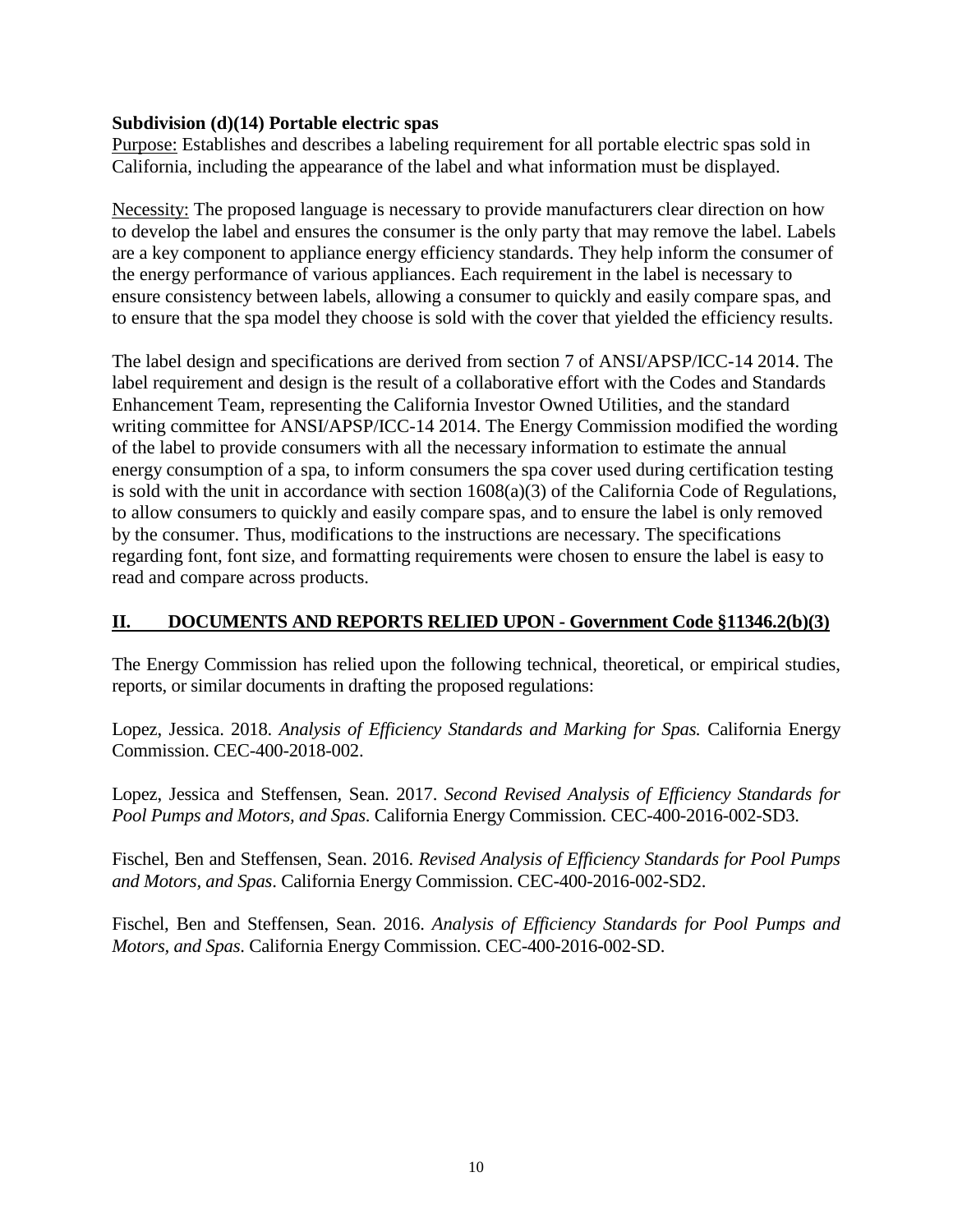# **III. CONSIDERATION OF REASONABLE ALTERNATIVES, INCLUDING THOSE THAT WOULD LESSEN ANY ADVERSE IMPACT ON SMALL BUSINESS - Government Code §11346.2(b)(4)**

During the public participation that led up to this rulemaking, the Energy Commission received many comments suggesting modifications to the proposed standards and worked closely with stakeholders to accommodate concerns, all of which resulted in changes to what was originally proposed in the draft staff report. These changes were intended to improve the effectiveness of the standards and decrease the burden on the affected industry.

No reasonable alternatives to the proposed regulations have been proposed that would lessen any adverse impact on small business or that would be less burdensome and equally effective in achieving the purposes of the regulation in a manner that achieves the purposes of the statute being implemented.

As part of forming its rule, staff considered proposals from stakeholders and combined suggestions to create a regulation that would minimize the burden on industry while maximizing the energy savings to consumers and the state. Staff considered making no changes to the current standard, a more stringent standard for portable electric spas that would exclude inflatable spas, and exempting inflatable spas. There are no benefits to maintaining the status quo, but the costs are the lost energy savings (as well as unquantifiable changes in greenhouse gas reductions that will not be avoided through the regulation). Establishing a more stringent energy consumption standard for all portable electric spas would treat all spas equally, providing no relief for smaller spas, would dramatically increase the incremental costs, and would eliminate inflatable spas from the market. Larger spas have more energy-saving opportunities and higher related costs than smaller spas through the design, controls, and insulation. This alternative may not be cost effective and consumers may accumulate fewer benefits through energy savings due to the higher cost to comply. Exempting inflatable spas from an efficiency standard would introduce an inefficient appliance to the market and in doing so increase energy consumption statewide.

A detailed discussion of these stakeholder proposals, and the reasons for accepting or rejecting pieces of those proposals, is provided at pages 33-38 in Lopez, Jessica. 2018. *Analysis of Efficiency Standards and Marking for Spas.* California Energy Commission. CEC-400-2018-002. Each proposal as a whole was rejected because it would not be more effective, or as effective and less burdensome, or more cost-effective and equally effective at reducing energy consumption through energy efficiency as required under Public Resources Code, section 25402(c)(1).

# **IV. SPECIFIC TECHNOLOGIES OR EQUIPMENT– Government Code §§11340.1(a), 11346.2(b)(1), and 11346.2(b)(4)(A)**

The proposed regulations do not mandate a specific technology, and instead establish performance and design standards related to portable electric spas that can be met with multiple types of equipment or technology. As discussed above, the proposed regulations do not change standards for battery chargers.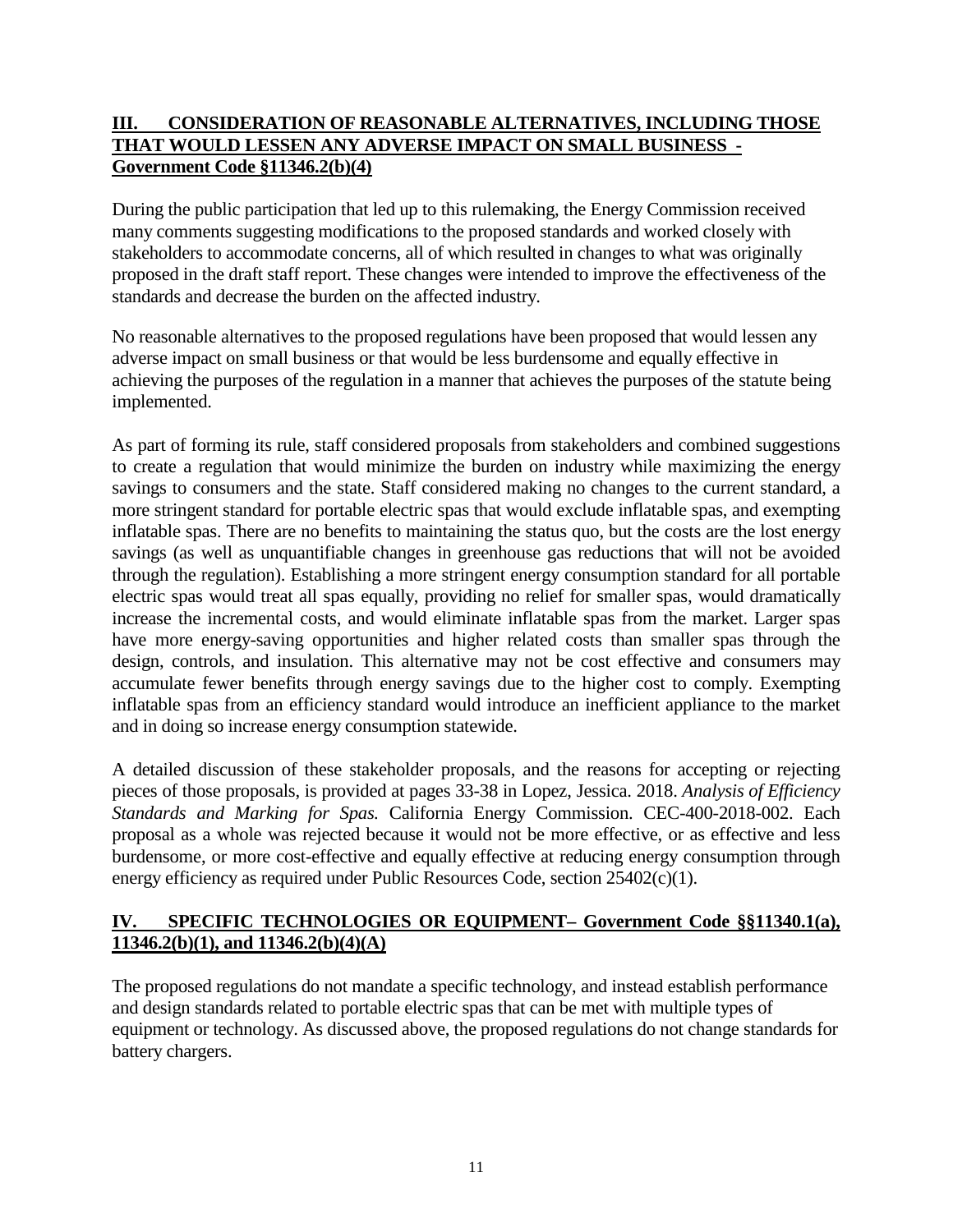# **V. DUPLICATION OR CONFLICTS WITH FEDERAL REGULATIONS– Government Code §11346.2(b)(6)**

These proposed regulations do not duplicate or conflict with any federal regulations contained in the Code of Federal Regulations. The Energy Commission has reviewed the applicable federal statutes and regulations and confirmed that there are no federal energy efficiency standards for portable electric spas.

There are federal energy efficiency standards that take effect June 13, 2018 for battery chargers that are federally regulated consumer products, 10 C.F.R. § 430.32(z). The proposed regulations do not duplicate or conflict with these federal regulations, and in fact would better harmonize with the federal regulations by eliminating the need for additional marking for federally regulated products sold or offered for sale in California.

# **VI. SIGNIFICANT ADVERSE ECONOMIC IMPACT ON BUSINESS – Government Code §11346.2(b)(5)(A)**

The Energy Commission has determined that the proposed regulation will not have a significant adverse economic impact on business.

The Energy Commission's proposed standard for portable electric spas will not significantly increase costs to manufacturers. It is estimated that the proposed efficiency standards could lead manufacturers to improve the spa cover, the insulation, and design, possibly adding \$100 of estimated incremental cost for standard spas. Exercise spas and combination spas, which are generally more expensive, may see an incremental increase to improve the efficiency of the unit of up to \$230 per unit. Inflatable spas may see an incremental cost to improve the unit's efficiency of \$100 per unit. Compliance of the labeling requirement is expected to cost a minimal amount to comply with, estimated to be \$0.34 per unit for standard and exercise spas, \$0.83 for inflatable spas, and \$1.51 for combination spas. Overall, the lifecycle cost per unit for standard spas is estimated to be \$100.34, with a lifecycle benefit to the consumer from improved energy efficiency of \$569. The lifecycle cost for exercise spas is estimated to be \$230.35 with a lifecycle benefit of \$2,645. The lifecycle cost for combination spas is estimated to be \$231.51 with a lifecycle benefit of \$3,047. Lastly, the lifecycle cost for inflatable spas is estimated to be \$100.83 with a lifecycle benefit of \$657. Because the costs are exceeded by the benefits, the Commission does not anticipate any significant adverse economic impact on businesses as a result of the proposed regulations.

The Energy Commission's proposed regulations for battery chargers are not anticipated to increase the cost or result in any energy savings. There are no costs or savings associated specifically with the "BC" mark for battery chargers. As a result, there will be no significant adverse economic impacts on businesses as a result of compliance with the regulations.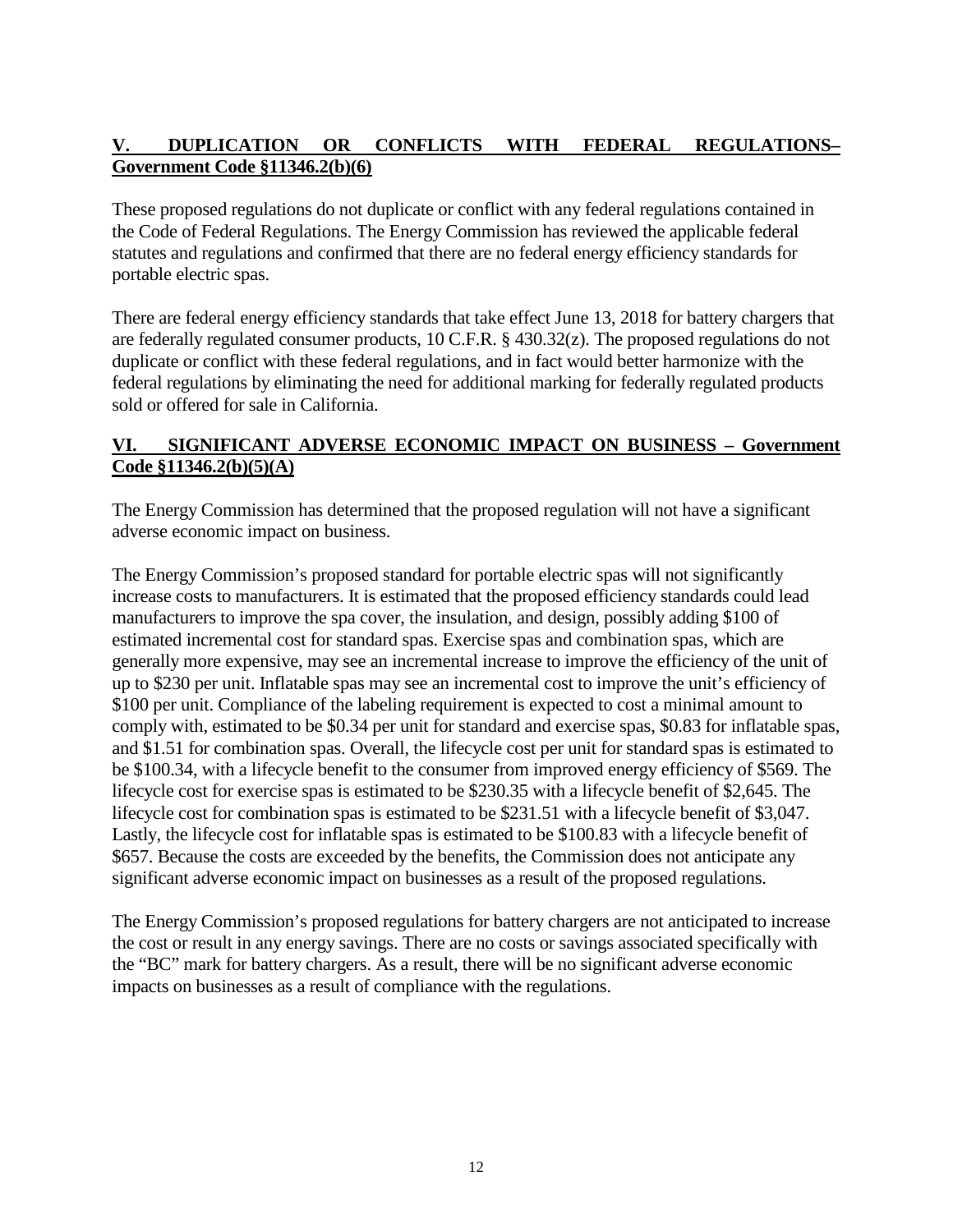# **VI. ECONOMIC IMPACT ASSESSMENT (Government Code §11346.3(b))**

Creation or elimination of jobs within the state. No new jobs will be created and no existing jobs will be eliminated by the proposed regulations. The incremental cost to improve spas, at approximately \$100 for standard and inflatable spas, or \$230 for combination and exercise spas, is small compared to the total cost of a spa (\$5,000-\$10,000 for a standard spa; \$10,000-\$30,000 for an exercise or combination spa) and therefore would not result in a decrease in the number of sales of spas. In addition, the incremental costs to improve spas would be passed on to the consumer, who would receive the energy savings from the efficiency improvements through their utility bill. The proposed regulations for portable electric spas may increase the total shipment or sales of portable electric spas by including inflatable spas for sale in California. However, inflatable spa manufacturers and retailers currently sell other inflatable product and pool products in other states and in California and it is expected that shipments of inflatable spas would be included with other manufactured products in existing stores. Because spa shipments and sales are not expected to change significantly as a result of the regulations, no new jobs would be created nor would existing jobs would be eliminated as a result of the regulations.

The battery charger regulations do not have any incremental costs or benefits, and therefore are not expected to create or eliminate any jobs in the state.

Creation of new businesses or elimination of existing businesses within the state. No new businesses will be created and no existing businesses will be eliminated by the proposed regulations. The incremental cost to improve spas, at approximately \$100 for standard and inflatable spas, or \$230 for combination and exercise spas, is small compared to the total cost of a spa (\$5,000-\$10,000 for a standard spa; \$10,000-\$30,000 for an exercise or combination spa) and therefore would not result in a decrease in the number of sales of spas. In addition, the incremental costs to improve spas would be passed on to the consumer, who would also receive the energy savings from the efficiency improvements through their utility bill.

The proposed regulations for portable electric spas may increase the total shipment or sales of portable electric spas by including inflatable spas for sale in California. The total expected increase in shipments is about 6,000 inflatable spas a year, or roughly six spas per retailer or wholesaler. Inflatable spa manufacturers and retailers currently sell other inflatable product and pool products, based on sales in other states, and it is expected that shipments of inflatable spas would be included with other manufactured products in existing stores, resulting in no new businesses being created or existing businesses being eliminated in California.

Because spa shipments and sales are not expected to change significantly as a result of the regulations, no new businesses would be created and no existing businesses would be eliminated as a result of the regulations.

The battery charger regulations do not have any incremental costs or benefits, and therefore are not expected to create or eliminate any businesses in the state.

Expansion of businesses currently doing business within the state. The proposed regulations may result in a slight expansion of business for inflatable spa manufacturers currently doing business in the state. The proposed regulations for portable electric spas would allow the sale of inflatable spas